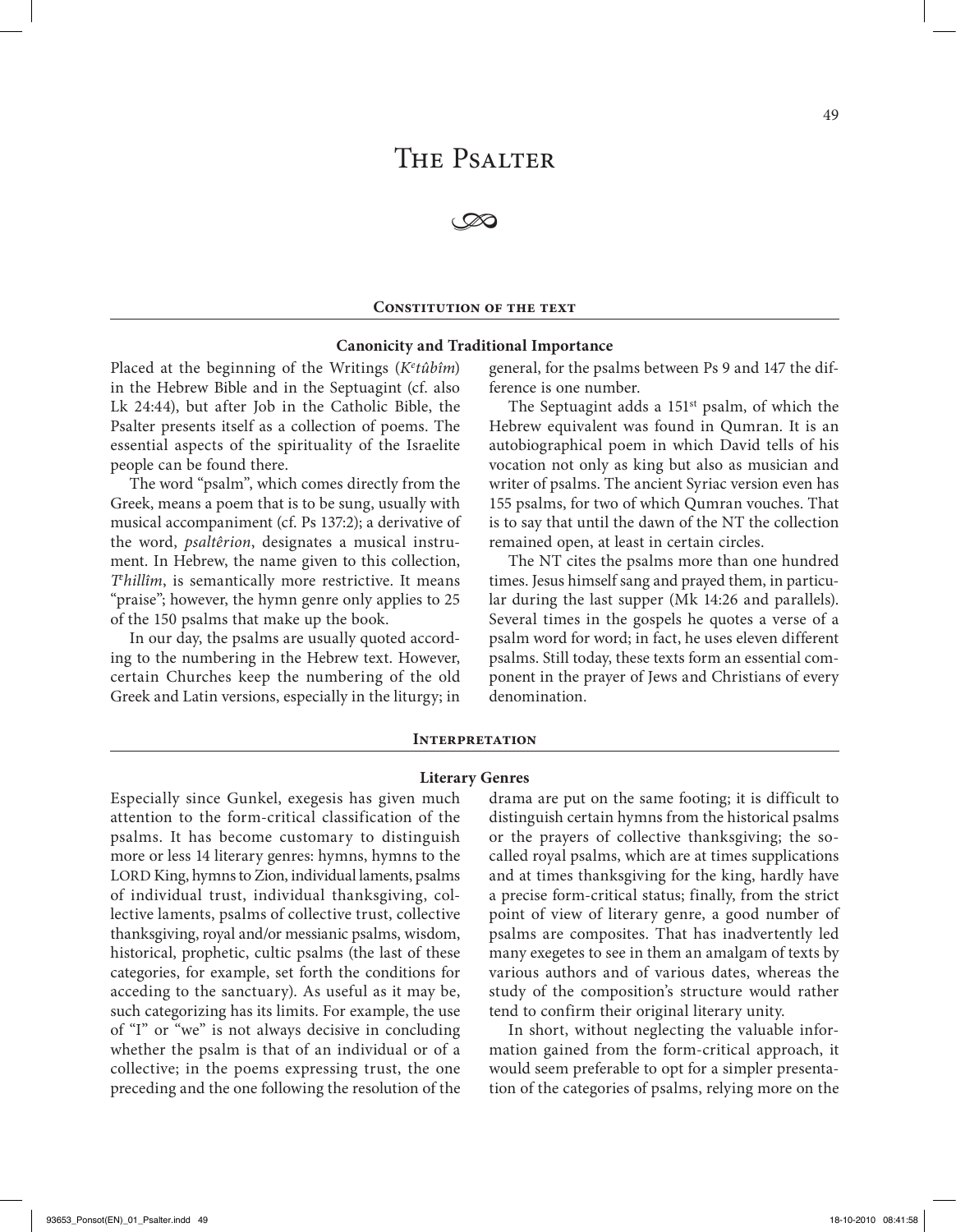psychological moods expressed and on the way the believing persons and communities might use them, including of course, the people of Israel. Thus we shall distinguish between the psalms of praise, the dramas of liberation, the teaching poems, and the festive songs for special occasions.

- *• The psalms of praise* celebrate the Lord for what he is and for what he does in creation and in history (Ps 8; 29; 33; 47; 92-93; 96-100; 103-105; 111; 113; 117; 135-136; 145-150).
- *• The dramas of liberation* are rooted in situations of political, social, moral, physical, psychological or simply existential destitution experienced either by an individual or a collectivity or even by a king in solidarity with his people (Ps 3-7; 9-14; 16-18; 20-23; 25-28; 30-32; 34-36; 38-44; 51; 53-64; 66; 68-71; 73-74; 76-77; 79-80; 83; 85-86; 88-90; 94; 102; 106-109; 115-116; 118-120; 123-126; 129-131; 137-144). Theoretically, the drama type consists of eight stages: lamentation, supplication, trust in

salvation, announcement of divine intervention, testifying to liberation, thanksgiving, unshakeable trust if the problems should ever recur, and testimony given in public. Certain poems are limited to one stage; others consist of several of them; two psalms even include up to seven (Ps 31 and 40).

- *• The teaching psalms* are not addressed to God but to the collectivity. They aim at formation or reform. Of the following three aspects, one or other is predominant: historical (Ps 78; 114), cultic (15; 24) or moral (1; 19; 37; 49-50; 52; 75; 81-82; 91; 95; 112; 127). In the last case, the poem usually contains a prophetic interpellation or an oracle.
- *• Other psalms finally underline and accompany special occasions of collective celebration.* Four sub-groups have been distinguished according to whether the psalm is dealing with civil feasts in honor of the king (Ps 2; 72; 101; 110; 132), wedding festivities (45; 128), pilgrimages (46; 48; 84; 87; 121- 122; 133-134), or agricultural feasts (65; 67).

# **The Book's overall Plan**

Present-day commentaries are ever more sensitive to the canonical organization of the Psalter. Of course, its subdivision into five "books" based on very explicit references in the text (41:14; 72:18-20; 89:53; 106:48; 150:1-6), has always been noted:

- 1. Ps 1-41;
- 2. Ps 42-72;
- 3. Ps 73-89;
- 4. Ps 90-106;
- 5. Ps 107-150

Often, an analogy with the five books of the Torah was suggested, as if one were dealing here so to speak with a euchological expression of the Torah, which on the whole could be attributed to David in the same way as the Pentateuch's composition was attributed to Moses. Even if it is difficult to decode the internal logic of the organization of each of the five "books", a quite homogenous vocabulary and even a certain structural coherence can be observed in certain consecutive psalms.

# **Authenticity, Date and Addressees**

Psalms 1 and 2, which an ancient tradition considered to be one single psalm (cf. \**interpr*), structure the psalter as a whole. The first text gives an existential or wisdom frame, while the second envisages the history of salvation in a messianic perspective. At the beginning and at the end of the five books of Psalms, some authors point to texts that express one or other of these perspectives. Thus it is possible to distinguish a "covenant frame" that is shown at the beginning of Book I (Ps 2), the end of Book II (Ps 72), the end of Book III (Ps 89), and the first conclusion of Book V (Ps 144). This structure seems to be doubled by a "wisdom frame" (beginning of Book I: Ps 1; beginning of Book III: Ps 73; beginning of Book IV: Ps 90; beginning of Book V: Ps 107; first conclusion of Book V: Ps 145).

116 psalms are preceded by one or several words that serve as a heading. For example, 73 of them (in the Greek version 82) are attributed explicitly to David, which is even the case for the entire second "book" (Ps 72:20). These probably late additions seek to give precisions – which in truth are of varying reliability – as to the milieu in which the text originated or the circumstance that occasioned its writing, or also as regards its belonging to a collection or its standard liturgical use, etc. Let us just recall the series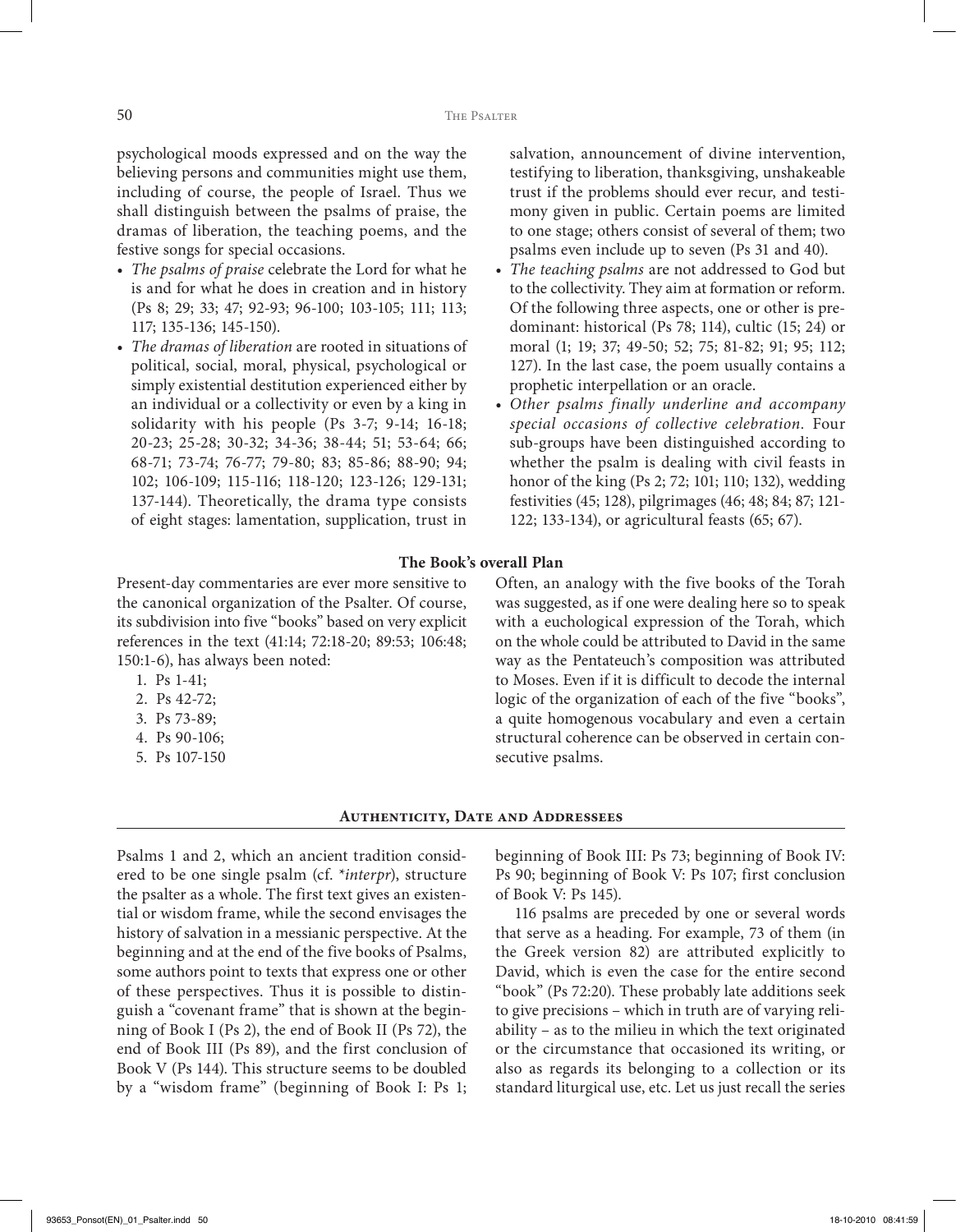of 15 "Songs of Ascent" (Ps 120-134), which apparently were used for the pilgrimages to the Holy City.

Exegetes who practice the historico-critical method have tried to date each of the psalms. In the majority of cases, this is a waste of time because of the unreliability of the *incipit* (cf. the preceding), the brevity of the poems, their diverse origins and their content that is often not characterized and thus adaptable to various situations. That is why a good number of exegetes, though they do not ignore the historical dimension that in many ways is indispensable, prefer rather a canonical and even synchronic approach, which tends to consider the Psalter in its final state. As is true for the Bible as a whole, it is appropriate to become accustomed to considering the Psalter as a collective heritage both as regards its origin and as to its use. It served and still serves as an essential book to a believing and praying people.

# **Presentation of the Pericope**

The first Psalm is a teaching poem and serves as an introduction to the whole psalter.

An ancient tradition believes that Pss 1 and 2 were one single psalm (cf. Acts 13:33 Western Text; Justin, 1 *Apol.* 1,40; and in Judaism *b. Ber.* 9b). In that case, "O happiness" (1:1; 2:12) would form an inclusion that links them closely together. The whole would then form a picture with two wings, made up of a first more existential or sapiential part and a second part that looks at the history of salvation.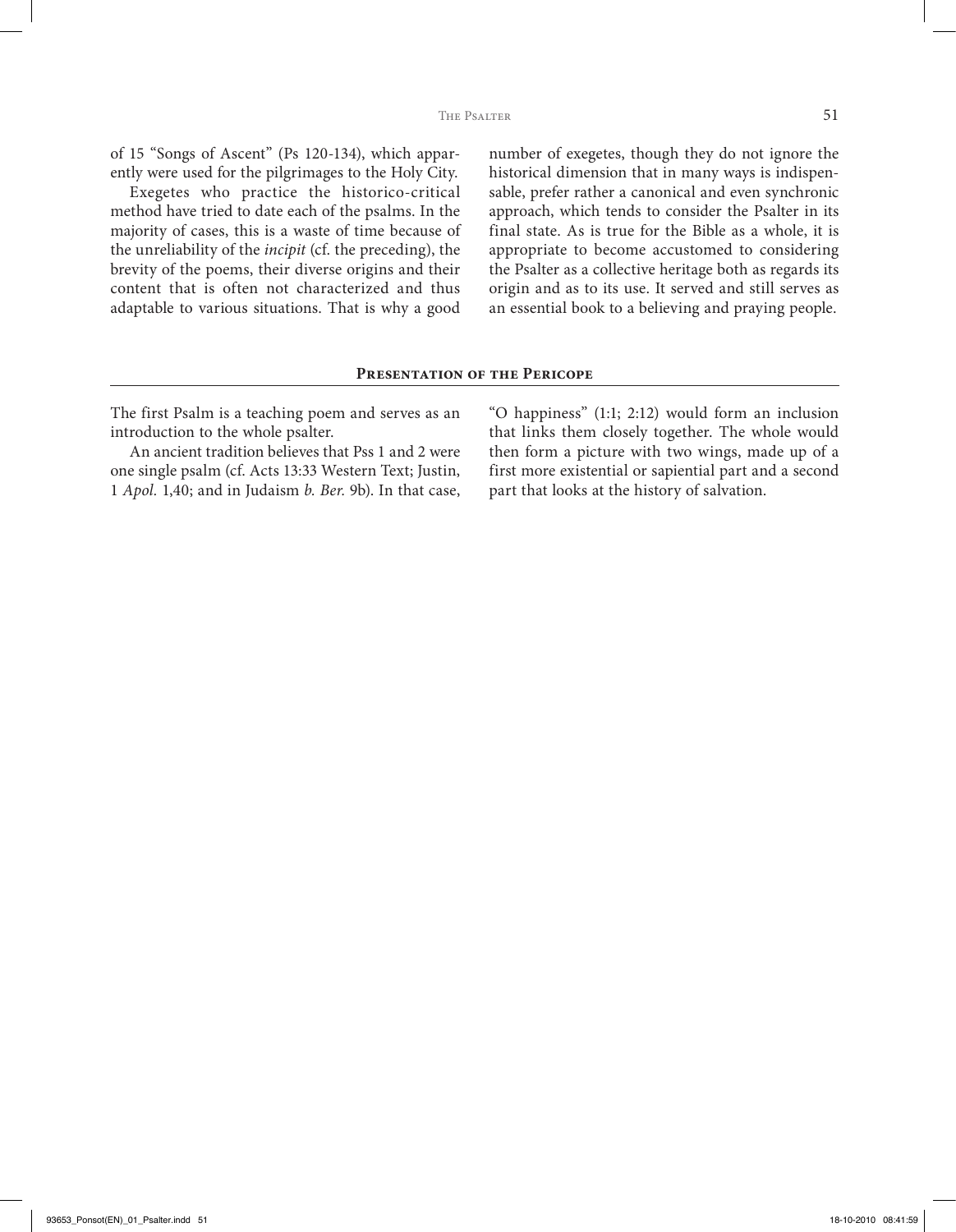#### **Suggestions for Reading**

**Ps 1-2** *Significance* The diptych formed by Ps 1 and Ps 2 *\*intr* has a messianic significance that Christians have not failed to emphasize. The "anointed one" in Ps 2 is the man-tree of Ps 1, and in the image of wood \**voc3* are concentrated the rich symbols of the tree, the tree of life and the tree of the cross \**chr3*.

**Ps 1** *Structure* Verses 1-4 form a diptych based on the antithesis of the righteous and the wicked; they are coupled with one another in a comparison with plants: the perspective is moral and relevant to the present day. Verses 5-6 continue the antithesis, but with an eschatological perspective. The first word of the poem begins with *aleph*, the first letter of the alphabet, and the last one begins with the last letter, *taw*. In this case, the process can confirm the role of Ps 1 as a synthesis of the whole psalter, as can the passage from *a* to *z*, which is to say, from the today with its moral choice to the tomorrow of eschatology.

#### **TEXT**

 $\sim$  Text  $\sim$ **1a O happiness of the man** Th.: "perfect the youngest who…" **1c on the seat** *Tg. Ps.*: in the assembly" as in v. 5b.

#### **• Vocabulary •**

**1a Happiness** A noun that is always in the plural in Hebrew when introducing a macarism (*'ašré*) *\*gen*. The meaning is not static but dynamic, since the verbal root has the meaning "to walk straight" towards a goal. S and *Tg. Ps.* translated the term as *ṭwbwhy*, "happiness" (in the plural). G, V and almost all modern translations opt for the adjective "happy", which is placed at the beginning of the phrase = "happy (blessed)" in the NT (Mt 5:2ff.). Hence the common word 'beatitude'.

**1b to sit at the sitting** The verb sometimes has a negative sense, cf. Ps 17:12; Gen 37:25, "and they sat down to eat bread" (after throwing Joseph into a cistern).

**1b arrogant** The word refers to the semantic field of senseless and extreme presumption. The usual translation as 'scoffers' or 'mockers' renders the weakened sense of the word in post-biblical Hebrew. In the Bible, on the contrary, *lēç* is often translated into G as *kakos* ('wicked': Prov 9:7,8; 14:6), *loimos* ('grievous' 'pernicious': Prov 19:25; 21:24; 22:10; 24:9) or *akolastos* ('licentious': Prov 20:1; 21:11). In the Hebrew text, it appears as a parallelism to *rš'* ('godless': Prov 9:7), *zdwn* ('insolence': Prov 21:24) or *'ywlt* ('madness': Prov 24:9) and is in opposition to terms that characterize wisdom (*ḥkm, nbwn*). The term *lçwn*, which comes from the same semantic group, offers comparable equivalents.

## **• Literary Devices •**

**1-4/5f.** *Antithesis of numbers: singular and plural*. As regards moral choices, verses 1-4 consider the righteous person individually and the wicked collectively. Thus the believer is seen as someone who resists, who goes against the stream. With a view to the afterlife, verse 6 considers the two groups collectively.

**1.5 at the sitting… did not sit…/ will not rise up… in the assembly** *Inclusion by means of an antithetical chiasm* which underlines the outcome of 'the way of the righteous' vis-à-vis that of the wicked: because the righteous did not sit at the sitting of the arrogant, he will be able to appear at the final assembly;

# **M/S/V**

**<sup>1</sup>** O happiness of the man who did not walk according to the counsel of the wicked, **<sup>S</sup>***who did not walk on the way of the wicked,* who did not stop on the way of the sinners **<sup>S</sup>***in the thinking* and did not sit at the sitting of the arrogant.

**<sup>V</sup>***mockers*.

conversely, the wicked who stopped and sat will not rise up at the judgment.

**1.5.6 wicked… sinners / wicked… sinners / wicked** *inclusive parallelism*, the first two terms that describe the godless are first repeated in the same order at the end of the text (v. 5), before the stronger word (*re šā'îm*) is used to conclude the psalm (v. 6).

**1.6 happiness of the man… wicked… way / way of the righteous… way of the wicked… will be lost** *thematic inclusion* in the whole psalm, which makes a strong contrast between the happiness of the righteous that is underlined at the beginning of the psalm and the ruin of the godless at the end.

**1 O happiness of the man who** *alliteration* with aleph: *'ašré hā'îš 'ăšer*.

**1 who did not walk… did not stop… did not sit** *ternary parallelism*, the three segments begin with "who did not walk… did not stop… did not sit", thus insisting on abstention from all contact with the godless. The three verbs mark a crescendo in the denial of intimacy with the wicked \**chr1*.

**1 wicked… sinners… arrogant** *a depreciative decrescendo*, which underlines the futility of the sitting of the godless who limit themselves to scoffing, in contrast to the permanence and the fruit of the tree planted near watercourses (v. 3).

**1b at the sitting… sit** *etymological image.*

#### **• Literary Genres •**

**1** *macarism* "O happiness of…" \**voc1a*, a typical term in wisdom literature.

#### **CONTEXT**

## **• Ancient Texts •**

**1.6 way of the wicked / way of the righteous** In Egypt, the expression 'path of life' (*mṭn n'nḥ*) goes back at least to the pharaoh Amenophis IV-Akhenaton: the right path in practical existence is linked to learning and ensures a happy life. A series of texts illustrate this theme.

"The beginning of the teaching of life,

The testimony for prosperity,

All precepts for intercourse with elders,

The rules for courtiers…

In order to direct him to the ways of life,

To make him prosper on earth"

(The *Instruction of Amen-Em-Opet*, in James E. Pritchard [ed.], *Ancient Near Eastern Texts Relating to the Old Testament* [2nd ed.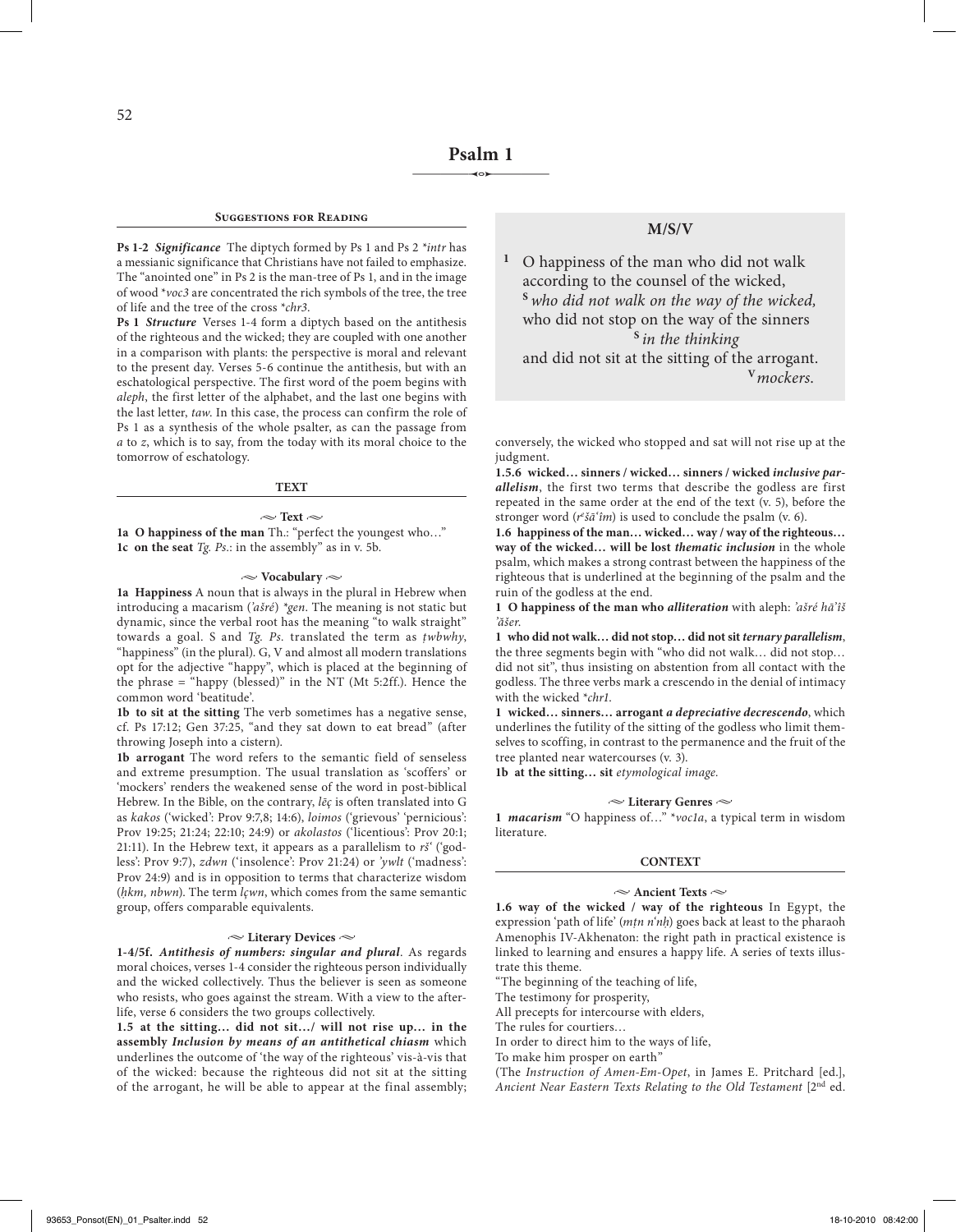# **G/V**

**<sup>1</sup>** Blessed [is] the man who did not walk according to the counsel of the godless, who did not stop on the way of the sinners **<sup>V</sup>***the path*

and did not sit on the seat of the pestilential. **<sup>V</sup>***and on the seat of pestilence*.

corrected and enlarged; Princeton, NJ: Princeton University Press, 1955] 421.)

In the Petosiris inscriptions (around 300 BCE, cf. G. Lefebvre, *Le tombeau de Pétosiris*, Cairo, 1924), the path of life ensures happiness and prosperity in this world.

Inscription 62, I ff.:

"I shall guide you to the way of life,

the good way of him who obeys the god [that is Thot],

happy he whose heart leads to it.

He whose heart is firm on the way of the god,

his existence on the earth is strengthened.

He who has the fear of the god in his soul,

his bliss is great on the earth."

Inscriptions 116, 1.2. and ff. by Sishou, father of Petosiris:

"You who are alive on the earth, and those who are to be born, who will come to this mountain, who will see this tomb and will pass by it, come, I shall guide you to the path of life: you will navigate with a favorable wind, without accident, and you will reach the harbor of the city of the generations [that is the necropolis] without having felt afflictions. (…)"

Cf. also inscription 127, 1.2 and ff. by Zedthotefankh, grandfather of Petosiris.

To the extent to which the Nile is Egypt's main route, 'path' and 'water' are here seen as identical.

The theme of the two paths often appears in Greco-Latin literature.

- It is to be found first of all with Parmenides (quoted by Proclus, *In Tim.* I, 345, 18), where it is applied to the knowledge of being and of truth:
	- "Come, I shall show you remember well the words
	- That I am going to speak which are thus the only
	- Conceivable ways offered to the search.
	- The first, namely that it is and that it cannot
	- Not be, is the way of persuasion,

A way worthy of trust that follows truth;

- The second, namely that it is not and that it is
- Moreover necessary that non-being exist,

I assure you, that is an uncertain

And even unexplorable track; for non-being

(The one that leads to nothing) abides unknowable And remains inexpressible."

• Applied to ethical choices, the theme can be found again in Xenophon (*Mem.* II, 1,21). Cicero, inspired by the latter (*Off.* I, 118), recounts the following story:

**¶1-3** Jer 21:7-8; Ps 40:5 **Whoever leans on God is like a green tree**

"When Hercules reached the age of puberty – a time given by nature in order to choose the path of life that each person will take – he withdrew into solitude and (…) there he deliberated a lot and for a long time with himself in order to know which of the two paths that he could see, that of Pleasure and that of Virtue, was more worth taking. (…) Imbued with the precepts of our parents, we are most of the time led to follow their customs and their way of living. Others are led by the judgment of the crowd, and what seems to be the most beautiful to the greatest number is what they desire above all else. Some however, either because of a certain good fortune or because of a happy nature, independently of their family upbringing, have followed the straight path in life<sup>?</sup>

• Silius Italicus (*Punica 15,10)* finally applied this story to Scipio.

# **RECEPTION**

#### $\sim$  Biblical Inter-Textuality  $\sim$

As the first text in the "Writings" (*Ketouvim*), Ps 1 is directly connected with the two other traditional parts of the Hebrew Bible: the *Torah* (cf. v. 2, reference to the *torah* of the Lord and the theme of the tree of life in Gen 2:9) and the "Prophets" (*Nevi'im*: beginning of this section, cf. the relationship of Ps 1:1-3 with Josh 1:7-8; and the end of the *Prophets*, cf. the relationship of Ps 1:2 with Mal 3:22-23 and of Ps 1:5 with Mal 3:13-24).

**1a Happiness** Macarisms \**gen1* are a frequent form in the OT (37 times) and the NT (40 times). In Ps (25 times), what is found more frequently than "O happiness of the man (*'îš*)" (twice) are synonyms: "O happiness of the courageous person (*geber*)" (3 times) or "of the human being (*'ādām*)" (4 times), and at the collective level, "O happiness of the people" (4 times). So which deeds, values or attitudes get the human person "walking" towards happiness \**voc1a*? Ps gives the answer: for the collectivity, to acclaim God and to live the covenant with God; for the individual, to meditate and to observe the *Torah* \**voc2*, to take refuge in God, to trust God, to fear God, to be part of God's household in the Temple, to receive God's help, strength, forgiveness, to think of the poor, to have a family and prosperity, and even to ask God for the enemy's punishment. Ps 119, which in every verse celebrates God's Word, commandments, laws, etc., begins with the words, "Happy the ones whose way is faultless, who walk in the Teaching of the Lord." Knowledge of God coincides with the observance of the commandments.

**1.6 path of the wicked / path of the righteous** In the OT, the theme of the two paths appears first of all without any reference to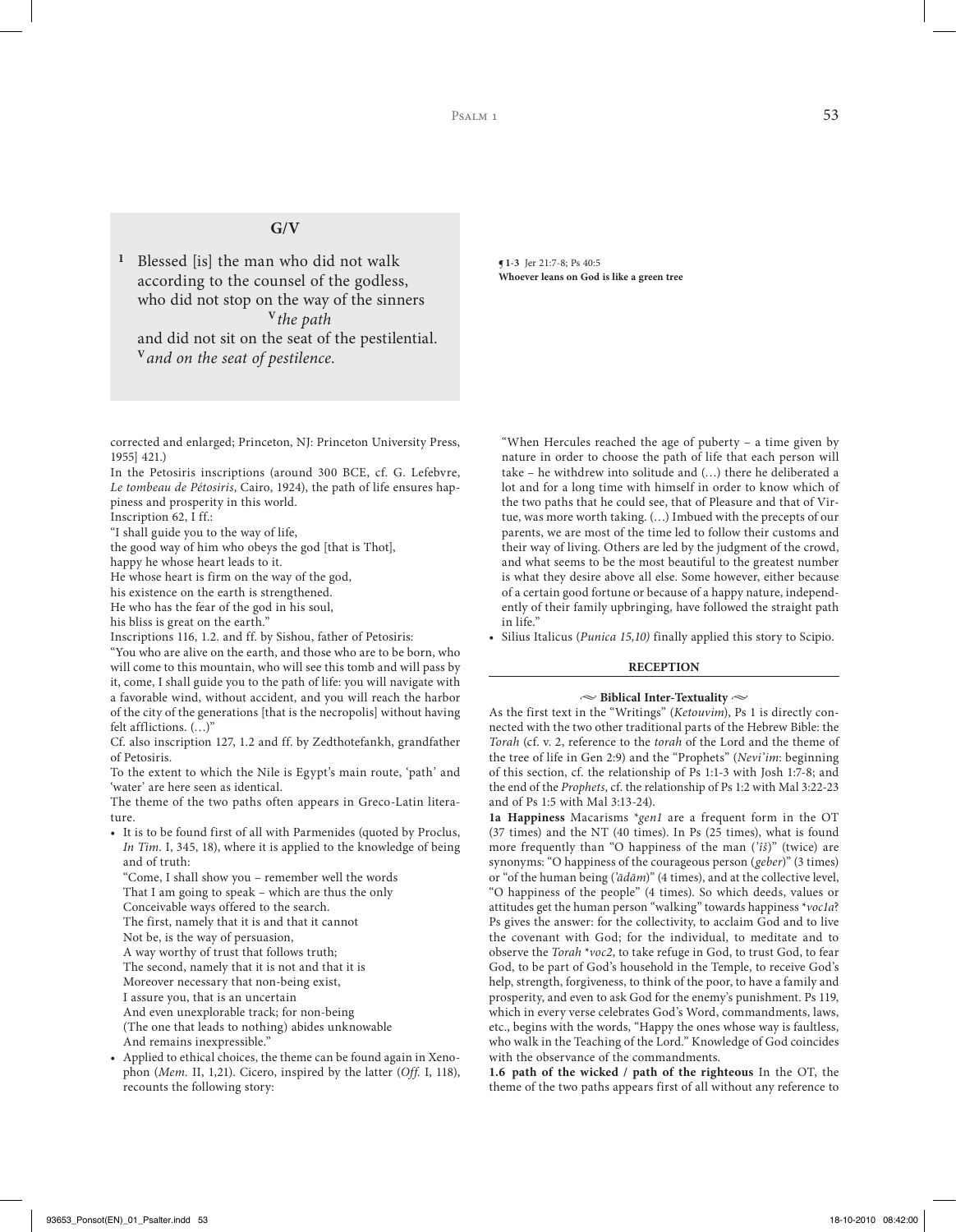retribution in the world to come (Hos 14:10; Sir 21:9-10; Prov 10:29). However, in the Book of Proverbs the association between the 'path of the righteous' and 'life' does appear (Prov 4:10-19; 12:28; 15:24). Ps 138:24 (G) also mentions the 'eternal path'. More clearly eschatological, the theme of the two paths with different outcomes (Mt 7:13-14; Lk 13:24) underlines in the NT a contrast: on the one hand, the apparent ease of the spacious way chosen by many and which leads to perdition, and on the other hand, the initial difficulty of the narrow way found by a small number and which leads to eternal life.

#### **• Jewish and Oriental Peritestamental Literature •**

**1 to walk, to stop, to sit** For Ibn Ezra, these verbs indicate a progression towards evil. Rashi understands them in the opposite way as causality: to sit down, then to get up, and finally to walk (the median verb can be understood as "to stop" or "to get up").

#### $\sim$  Christian Tradition  $\sim$

**1-6** Basil *Hom. Ps.* compares this *prooimion* to the Psalter with the foundation of a building, the hull of a ship, the heart of an animal. According to CASSIODORUS, *Exp. Ps.*, if the poem does not have a title, it is because it is itself the heading for the other psalms and because nothing must be "placed at the head of our Lord and Savior" (there is an almost identical text in BEDE, *Ps. Exeg.*; cf. also Ps-Haymon of Auxerre, *Comm. Ps.*).

**1f. happiness** Gregory of Nyssa, based on 1 Tim 6:15-16, sees God as the one and only happy One and thus defines human happiness as resemblance to the divine beatitude (*Ps. Inscr.*). More commonly, the Fathers identified the perfect human person with Jesus as Lord (Augustine, *Enarrat. Ps.*, who also establishes a relationship with Ps 40:8: "At the beginning of the book [that is to say, in Ps 1], it is written of me"; Jerome, *Tract. Ps.*), Savior or Spouse of the Church (Origen, *Sel. Ps.*, Eusebius, *Comm. Ps.*, Theodoret of Cyrrhus *Interpr. Ps.*, Cassiodorus *Exp. Ps.*), the first-born of every creature (HILARY, *Tract. Ps.*), the new Adam (BEDE *Ps. Exeg.*) who did not walk according to the plan of the godless, who is identified with Adam and/or the tempting devil (Arnobius, *Comm. Ps.*). Cf. also Thomas Aquinas, *In Ps*. But since "the whole Christ is head and body, [the psalm] speaks of Christ and of his body the Church" in a marital perspective (Ps-ALBERT, *Comm. Ps.*). In a more anthropological and moral sense, Calvin, *Comm. Ps.*, defined happiness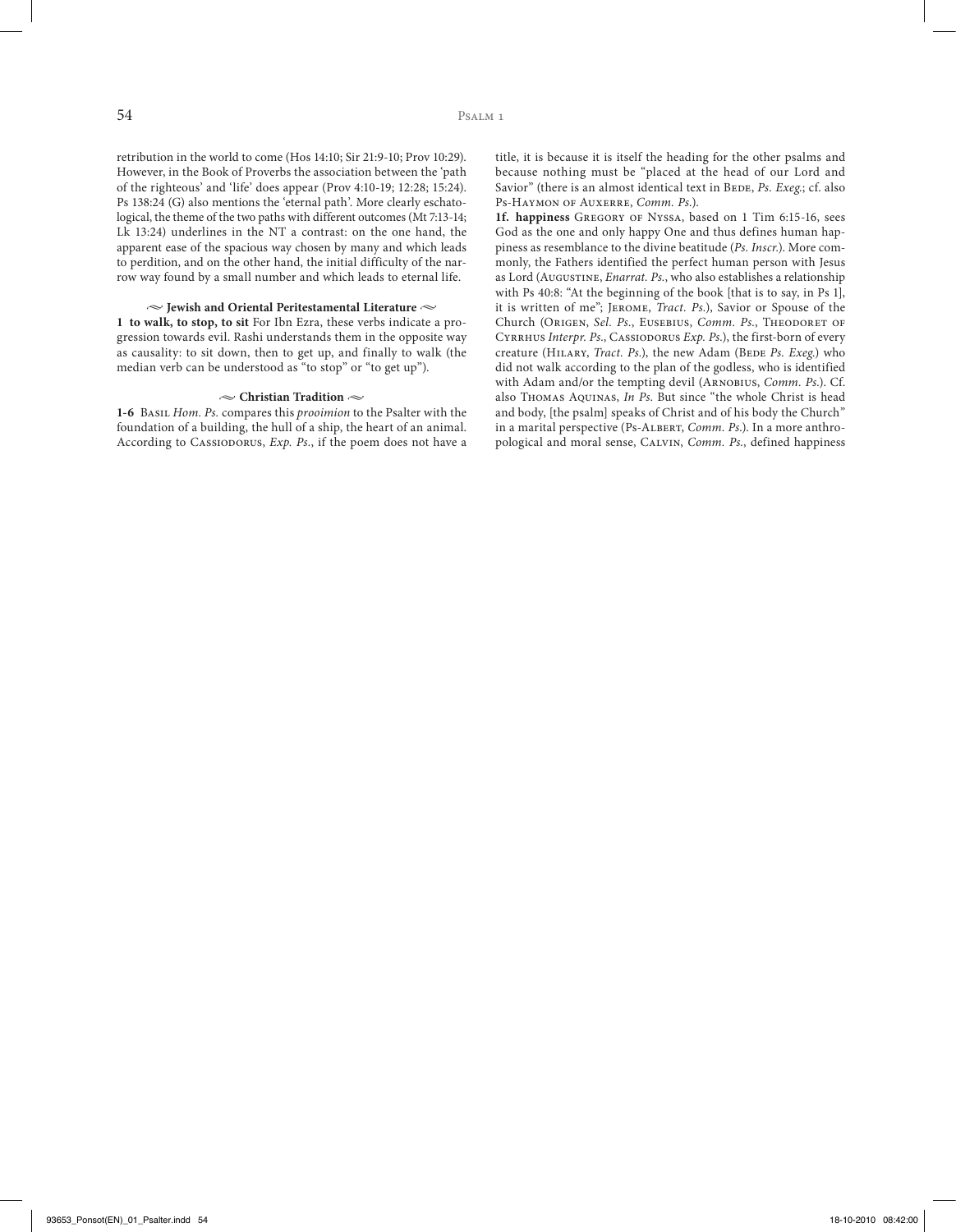as the result of a good conscience. For BELLARMINE, it consists in true righteousness, friendship with God (*Ps. Explan.* 9).

## **1 counsel… way… seat**

= *sin in thought, in deed and through teaching* (Jerome, *Tract. Ps.*) = *sin in thought, in deed and out of habit* (Ambrose, *Enarrat.Ps.*, where he defines sin not only in relation to the commandments of the Decalogue, but even along the lines of evangelical radicality, which invites a person to total dispossession; *item*: BASIL *Hom. Ps.*). = *sin in thought, in deed and by bringing others to do what is evil*  (Thomas *In Ps.*).

= *sin by turning away from God, by delighting in sin, and by no longer being able to return to God* unless one is freed by Christ (Augustine *Enarrat. Ps.*).

Following TERTULLIAN, Marc. 4,8, several Fathers saw in Joseph of Arimathea the type of the righteous person described here in the negative. THEODORET OF CYRRHUS, *Interpr. Ps.*, specifies the inclusive meaning of the word "man", which "also includes women".

**1c to sit in the seat** In general, this is seen as an allusion to the chair of the scribes and the Pharisees (ATHANASIUS, *Exp. Ps.*; Hilary *Tract. Ps.*; Ambrose *Enarrat. Ps.*; Cassiodorus *Exp. Ps.*).

According to ORIGEN, *Sel. Ps.*, the verse can apply to three situations: not benefiting from the truth by surrendering to vain thoughts, not living according to the true teaching, considering false dogmas to be true. Ps-Albert, *Comm. Ps.*: spreading the poison of bad teaching through word or example; the "seat" has four feet: malice, contempt for God, absence of shame, shrewdness in propagating evil. For Calvin, *Comm. Ps.*: a metaphor calling to mind the hardening that is brought about through the habit of a life in sin.

**1c** <sup>L</sup>**mockers** Rupert of Deutz, *Oper. Sp. Sancti* 2,10-11, develops the theme of the crucified righteous One who is overwhelmed by mockery.

#### $\sim$  Theology  $\sim$

**1** *Moral Theology: Social Relations* It is not so much a matter of cutting oneself off from compromising human contact and of turning in on oneself, as some religious movements encourage one to do, but rather of absolutely refusing to make a pact with evil. Did Jesus not sit down more than once in the company of sinners, even in opposition to what was customary?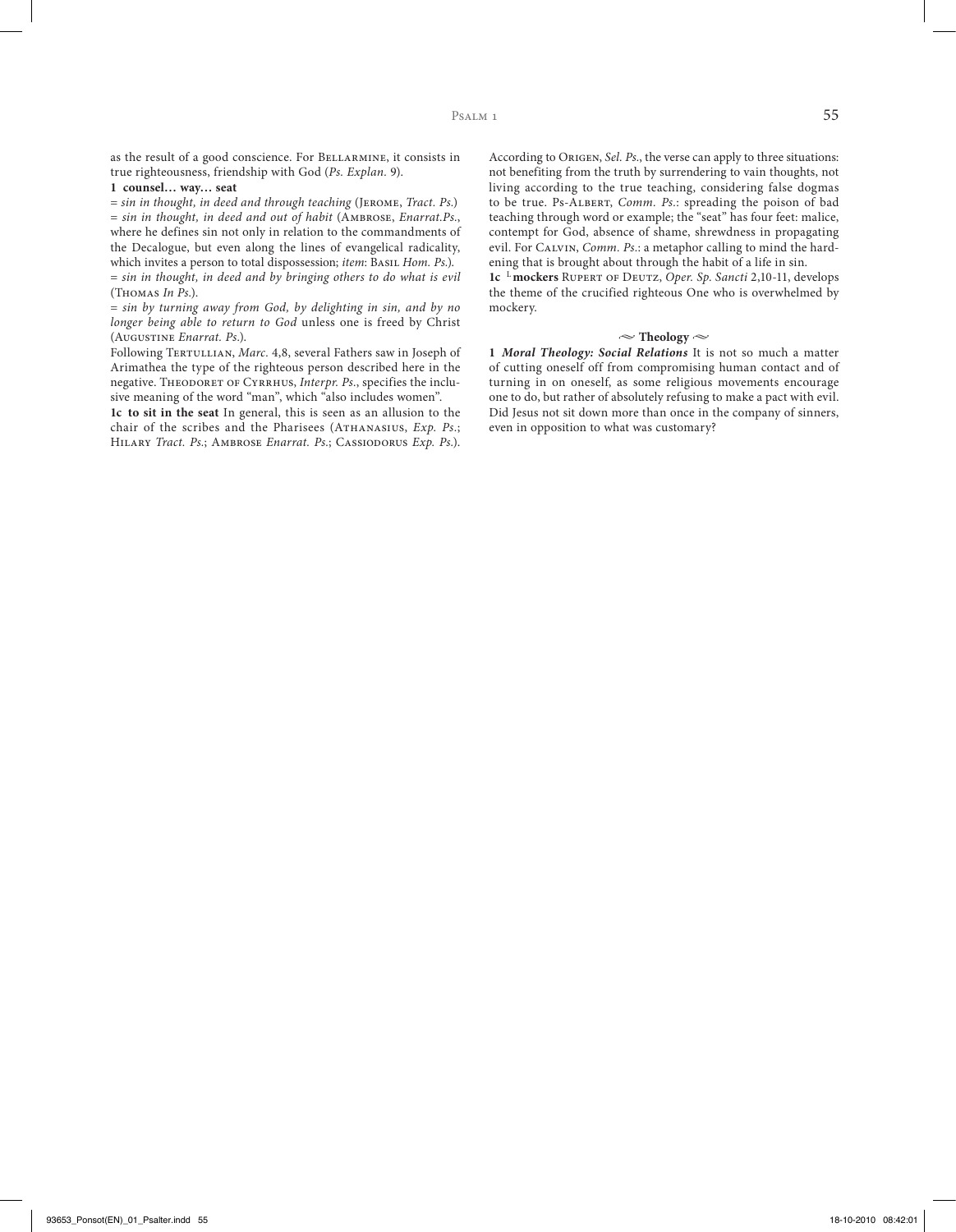# **TEXT**

#### $\sim$  Text  $\sim$

**3a like a tree** *Tg. Ps.* adds "living" (or "of life"). **3b which gives its fruit** *Tg. Ps.*: "whose fruit ripens". **3d all that he does succeeds** *Tg. Ps.* amplifies "and every flowering that blossoms produces seeds and succeeds".

#### **• Vocabulary •**

**2a.4bM on the contrary** literally "for if": a conjunctive phrase expressing strong opposition.

**3G tree** Its first meaning: "wood" (the 'material of the tree')". The same term, which is available but infrequent when a tree is meant in Greek, can be found in particular in Gen 2:9 and Rev 22:2 (*xulon tês zôês*, "tree of life"), Gen 40:19 (*kremasei se epi xulou*, "he will hang you up on a tree"). These examples make it possible to weave inter-textual relations that associate the tree of life with the tree of the cross. *\*chr3a*

**3M its foliage** Literally: "its shoots".

#### $\sim$  Grammar  $\sim$

**3M G** *verbs* Both translations use the future, somewhat anticipating the eschatological perspective that in M and G belongs to v. 6.

#### **• Literary Devices •**

# **2 day and night** *Hyperbole* For "day and night" \**cul2*.

**3f.** *Antithetical comparisons* A combination of a double metaphor using the image of plants as an image of success and of failure: on the one hand, the green tree that is deeply rooted and well nourished, able to produce and to reproduce, an image of what is alive; on the other, the straw that has turned yellow, that is without roots or sap or a future, an image of death.

#### **• Literary Genres •**

**3-4** *māšāl* \**dev3f*.

#### **CONTEXT**

#### **• Ancient Cultures •**

**2b murmurs** The translations (G, V, S) reduce the verb's action to an interior process (for G a silent one) of "meditation". That is the objective aimed at, even in M, but there not without going through a strategy of exterior piety. For in ancient Israel, people had the custom of pronouncing biblical texts *sotto voce*, which supported reflection and prayer (cf. 1 Sam 1:12f.). This concrete means of implementation at certain times during the day as well as the night (Deut 6:7 "you will speak with these words") included the body in the contemplative activity in such a way as to maintain a meditative attitude that continued "day and night" (the same hyperbole in Josh 1:8), including during sleep *\*dev2 \*chr2*, and it fostered stable moral behavior. The Jews and many Christians have kept this practice, even when they recollect themselves in private. In addition, G and V substitute the pleasure of the murmured instruction with the choice of the will that comes from meditating the law.

#### **• Ancient Texts •**

**3** *Antithetical Comparisons* Already in Egypt, the ancient *Instruction of Amen-Em-Opet* (6,1-12) compared the wise person and his contrary to two trees, one growing in a garden and bearing fruit, the other growing in dry land and serving as fuel.

**<sup>2</sup>** On the contrary, in the Teaching <sup>S</sup> the law of the LORD [is] his desire he murmurs his Teaching day and night. **<sup>S</sup>***he meditates his Law*

**<sup>3</sup>** He is like a tree planted near watercourses, which gives its fruit in its time, and its foliage does not wither **<sup>S</sup>***does not fall*  and all that he does succeeds.

#### **RECEPTION**

# **• Comparison of Translations •**

**2M Teaching G law** The Hebrew noun *tôrah* signifies above all the Pentateuch. It comes from *yrh*, to teach. The meaning "law", which was retained by G, V, S and most translations, thus reduces the meaning (Isa 2:3). The sacred nature of the work attributed to Moses explains why we use a capital [Torah]. Oddly, *Tg.Ps.* translates its first occurrence in 2a as *nîmôs'*, which is related to the Greek *nomos*, law, and the second occurrence in 2b with a derivative of *'rh*  (= *yrh*); S repeats *nomûsô.*

## **• Biblical Inter-Textuality •**

**2a desire** Delighting in the divine Teaching is part of the ideal and thus of the apprenticeship of every pious Israelite (Ps 112:1; 119:16, 24,35,47,70,77,92,143,174).

**3b fruit** In making a moral and spiritual anthropological transposition, the NT uses the relationship between cause and effect to speak of the good or bad tree and the good or bad fruit (Mt 3:10; 7:19; 12:33; Lk 3:9; 6:43-44). But the relationship can be turned around: "From the fruit of righteousness grows a tree of life." (Prov 11:30) Of course the tree brings forth the fruit, but it is equally true that the tree springs forth from the seed and thus from the fruit.

**3f. tree… straw** Jer 17:6 opposes instead the shrub in the desert to the green tree.

#### **• Jewish and Oriental Peritestamental Literature •**

**2 teaching (Tôrâh) of the Lord… his teaching (Tôrâh)** Rashi: the Tôrâh received from the Lord has become his own Tôrâh, which he ruminates (observes and passes on).

**3 tree** Here the *Tg.Ps.* annotates the term *'ç* ('tree'): "he is like the tree of life". The image of the trees living near watercourses, without any antithetical match, is well developed in Qumran (1QH 8,5-8). And the analogy between the perfect tree and the Word of God is in the Qur'an (14,24-25).

**3 foliage** Rashi: the smallest leaf is useful; similarly, the least of the wise person's words.

#### **• Christian Tradition •**

**2 murmurs** Origen, *Sel. Ps.*, based on 1Thess 5:17, recommends meditating on the Law while eating and drinking and even sleeping; he also suggests a figurative interpretation of "day and night": an image of trial and tranquillity respectively. According to the more realistic Ambrose, the instruction does not imply "so much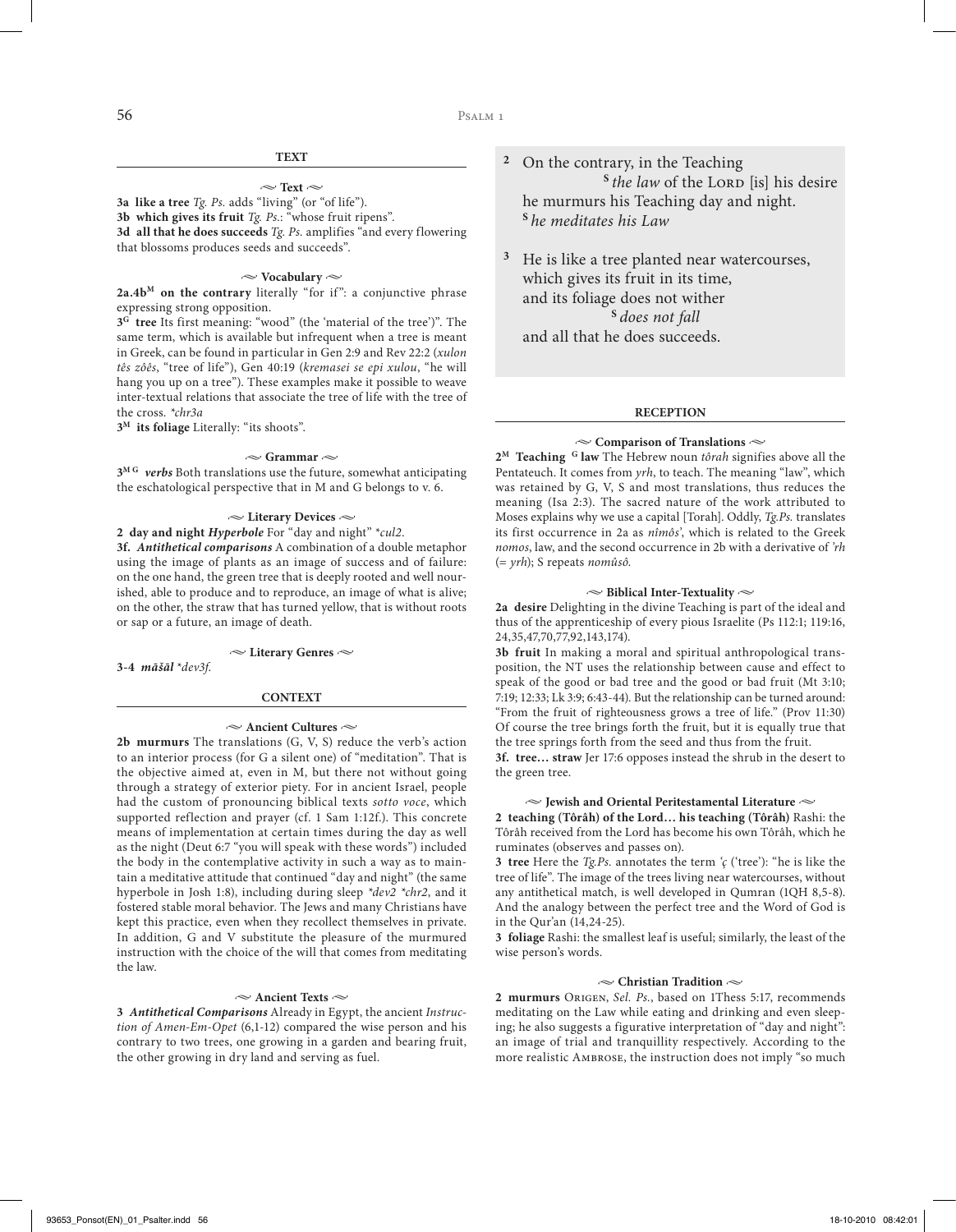<sup>2</sup> On the contrary, in the law of the LORD [is] his will

and on his law he will meditate day and night.

**<sup>3</sup>** He will be like the tree planted near springs of water, **<sup>V</sup>***that was planted beside the watercourses*, that will give its fruit in its time, whose foliage

will not dry up, and everything he does will succeed.

the constant intention to read the Law as the taste for observing it". He exhorts people to "drink" both Testaments; the First diminishes thirst, the New one quenches it completely (*Enarrat. Ps.*). For Eusebius, *Comm. Ps.*, "law" can be understood at three levels: natural law, the law of Moses, and the Gospel. For ATHANASIUS, *Exp. Ps.*, "angelic law". Hilary, *Tract. Ps.* as well as Jerome, *Comm. Ps.* and *Tract. Ps.*, make clear that one must not only read Scripture but put it into practice. AuGusTINE, *Enarrat. Ps.*, makes a very Pauline distinction: "It is one thing to be in the Law and another to be under the Law. The person who is in the Law acts according to the Law; the one who is under the Law is led by the Law. Thus the one is free, the other a slave." BEDE, Ps. Exeg., repeats, barely annotating.

**3a tree… watercourses** According to several Fathers, a reference to Prov 3:18.

= *tree of life*, symbol of wisdom. Jerome, *Comm. Ps.* and Ambrose, *Enarrat. Ps.*, refer to the tree of life in Gen 2-3. And Jerome, *Tract. Ps.*, to the fruit-bearing trees in Ezek 47.

= *image of the cross* Justin (*1 Apol.* 1,40-42 and *Dial.* 86; cf. Tertullian, *Adv. Jud.* 13,11; Cassiodorus, *Exp. Ps.*).

= *Christ himself* (Jerome, *Tract. Ps.*), as the Spouse (Gregory of Nyssa, *Hom. Cant. 5*), the new Man (Rupert, *Oper. Sp. Sancti* 1,18 et 20), the Word (BEDE, *Ps. Exeg.*), near the rivers = the divine Scriptures (HIPPOLYTUS, *Comm. Dan.* 1,17; EUSEBIUS, *Comm. Ps.*; ATHAnasius, *Exp. Ps.*; Ps-Albert, *Comm. Ps.*). Augustine, *Enarrat. Ps.*, reads "in its time" as a reference to the resurrection, the ascension and the gift of the Spirit; this theme is taken up again by BEDE, Ps. *Exeg.* and Ps-Haymon of Auxerre, *Comm. Ps.*

= *the baptized person*. Very early, the ecclesiological and sacramental perspectives were grafted on to this old Christological reading, with the water calling to mind baptism (*Barn.* 11,1-11; Cyprian, *Epist.* 73,10; Hilary, *Tract. Ps.*; Gregory of Nyssa, *In bapt. Christi*).

**3b fruit… foliage** Ambrose, *Enarrat. Ps.*, connects the fruit to the mystical realities (faith, knowledge of the mysteries), and the foliage, which protects the fruit against the sun or the cold, to the moral virtues. Ps-ALBERT, *Comm. Ps.*, distinguishes three kinds of fruit, which are associated with three kinds of plants: scholarship that is free of error (grape), sweet consolation (fig), sweetening and healing (olive). BELLARMINE rather holds on to the trees that do not lose their foliage: pine, palm, olive tree (*Ps. Explan.* 10).

#### $\sim$  Liturgy  $\sim$

*Ps 1 in the Roman Lectionary* The liturgy develops the moral interpretation of the psalm in order to illustrate:

**¶2** Josh 1:8 Ps 119:148 **Meditation on the Torah day and night**

**¶3** Ps 92:13-16; Gen 2-3; Prov 3:18; 11:30; Rev 2:7; 22:2,14,19; Mt 7:17-19; 12:33; Lk 3:,9; 6:43 **Tree, symbol of wisdom or of good moral behavior**  Ezek 47:1-12; Rev 22:1-2 **Tree on the bank of the waters**

- *the two ways*: Friday of the 2<sup>nd</sup> Week of Advent, following Isa 48:17ff. ("the path on which you walk"); Thursday after Ash Wednesday, following Deut 30:15-20 (the two ways); Thursday of the  $7<sup>th</sup>$  Week in Ordinary Time I, following Sir 5:1-8 ("Do not trust in your riches, do not delay in returning to the Lord"); Monday of the 30th Week in Ordinary Time II, following Eph 4:32-5:8 (darkness, light).
- *• the two kinds of human being*: Thursday of the 2nd Week of Lent and the  $6<sup>th</sup>$  Sunday in Ordinary Time – C, following Jer 17:5-8,10 ("cursed the man… like a thistle in the desert / blessed the man … like a tree near the water).
- *• the fruitfulness of holiness*: Common of Men and Women Saints; Thursday of the 29th Week in Ordinary Time I, following Rom 6:19-23 ("you bear fruit for holiness"); Wednesday of the 28th Week in Ordinary Time II, following Gal 5:18-25 (fruit of the flesh, fruit of the Spirit).
- *the reward promised to the righteous*: Thursday of the 27<sup>th</sup> Week in Ordinary Time I, following Mal 3:13-20a ("those who fear the LORD"); Monday of the 33<sup>rd</sup> Week in Ordinary Time II, following Rev 1:1-5a; 2:1-5a ("I will give the victorious one to eat of the tree of life").

#### $\sim$  Theology  $\sim$

**3 fruit in its time** *Spiritual Theology: Fruitfulness* Following the Fathers, many a reader will spontaneously make a connection with the tree of life in Gen 2:9; 3:3 *\*chr3a*. Even if it is difficult to attribute this allusion to the psalmist himself, it is not impossible that it surfaced in *Tg. Ps.* \**tex3a*. In any case, "in its time" places the deepening of the Word of God within the dynamism of God's free gift. Adam and Eve sinned by trying to take for themselves the fruit (eternal life, total knowledge) by their own initiative and immediately, instead of waiting for God to give it to them at the time he wanted and totally freely. Similarly, the long process of assimilating the Word "day and night" \**cul2b* underlines God's action over time rather than in the immediate. Meditating on the Word brings the human person into a situation of ever greater availability for receiving God's gift.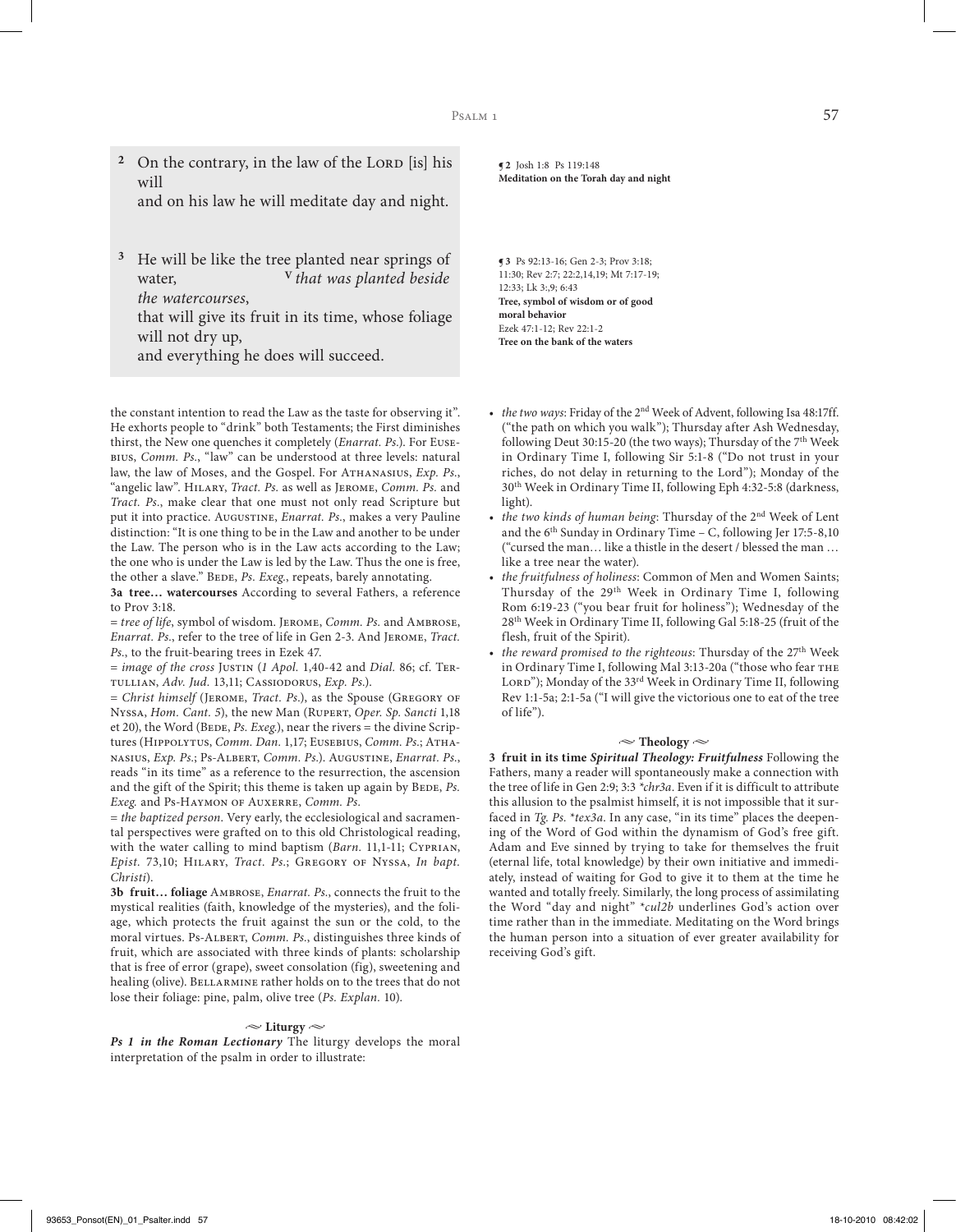#### $\sim$  Text  $\sim$

**4b straw that the wind takes away** *Tg. Ps.* "the storm". G has *chnous*, which in theory can mean dust as well as straw, but the addition *apo prosôpou tês gês* orients the translation towards the first meaning (cf. V).

**5a they will not rise up… at the judgment** *Tg. Ps.* adds several words: "they will not be judged innocent, they will not rise up, the wicked, on the day of the great judgment".

**5b assembly** G and V read *ba'ăçat* instead of *ba'ădat*, repeating the same term as in v. 1a (cf. *boulê*, *consilium*), but with the meaning of "council", rather than "counsel".

**6a the Lord knows the way** *Tg. Ps.* reverses the subject and the object: "it opened itself before the LORD, the way of the righteous" *\*gra6a*.

**6b the path of the wicked** *Tg. Ps.* has "paths" in the plural but the verb in the singular. V does not repeat "path" (*via*) the second time but uses a synonym (*iter*) so as to vary expressions.

## $\sim$  Grammar  $\sim$

**5M at the judgment… in the assembly of the righteous** The preposition  $b$  can indicate the place ("in") or the means ("by") of the act conveyed by the verb. Both meanings seem possible here: the wicked will not rise up because of / in the midst of the assembly of the righteous since they were not found to be righteous by / at the time of judgment.

**6a for he knows** lit.: "for he is knowing". Almost all translators, both old and modern, understand the actor-subject of the verb in the participle to be the LORD, with the exception of *Tg. Ps. \*tex6a*.

## **• Literary Devices • 5f. wicked… righteous… righteous… wicked** *Chiasm*.

## **RECEPTION**

#### **• Comparison of Translations •**

**5M G will rise up** Here, the Hebrew term *yāqūmû* keeps all the force of the original image: the physical movement of the one who rises up suggesting an eschatological movement. The context (v. 4: the image of the straw carried away by the wind, connoting death; v. 5: judgment, assembly of the righteous; v. 6: the way of the righteous of which THE LORD knows the outcome) points towards what is over and beyond: to rise up after death. The wicked will not rise up, either as a consequence of judgment or because they are not known in the assembly of the righteous. The verb *yāqūm* first called to mind an earthly eschatology (cf. Deut 25:6, where "the first-born to whom the (Levirate's) wife will give birth will make the name of his

- **<sup>4</sup>** It is not the same [for] the wicked. On the contrary, [they are] like the straw that the wind takes away.
- **<sup>5</sup>** That is why the wicked will not rise up, at the judgment, the sinners, in the assembly of the righteous.
- <sup>6</sup> For the LORD knows the way of the righteous;  $<sup>S</sup>$ *he, the LORD,*</sup> but the way of the wicked will be lost.

deceased brother rise up – *yāqūm*") before referring to an absolute eschatology. The meaning will pass into the Greek *anistamai*. In Mt 12:41 ("the people of Niniveh will rise up (after death) – *anastêsontai*"), the verb *anistamai* has a double meaning: "to rise up" and "to rise up in order to accuse" ("on the day of judgment": the same theme can be found in Wis 3:7-8, in *1 En* 27,3, as well as in Qumran: 4Q418, fr. 69, v.7). M, G and V thus all use a verb (*yāqūm, anistamai, resurgere*) that in certain books of the OT commonly recalls either resuscitation (the simple return of the deceased to life on earth, cf. Isa 26:14,19) or the final resurrection (cf. Dan 12:2 for the Greek). This second meaning also applies to the NT.

#### **• Biblical Inter-Textuality •**

**4 straw** There is a classic comparison between the godless and the weightless chaff that is carried away by the wind (Job 21:18; Ps 18:43; 35:5; 83:14; Wis 5:14; Isa 17:13; 29:5; 40:23-24; Jer 13:24; Dan 2:35; Hos 13:3) or burnt in the fire (Isa 47:14; Nah 1:10; Mal 3:19; Mt 3:12; Lk 3:17; 1Cor 3:12).

**5 assembly of the righteous** Contrary to Ps 111:1, which speaks of the present-day liturgical assembly (G *sunagogêi* ), *'ēdâ* seems here to have an eschatological meaning. As regards the "righteous", Heb 12:23 uses the term *ekklêsia*, the Church that is in the world to come.

#### $\sim$  Jewish and Oriental Peritestamental Literature  $\sim$

**6 way… way** The image with the double juridical and eschatological perspective (the two spirits) is developed in a whole paragraph in 1QS (3,13-4,26). Cf. also Qur'an 1,1.6-7. A major theme in Qumran, like that of the two spirits. Rashi explains v. 5 by means